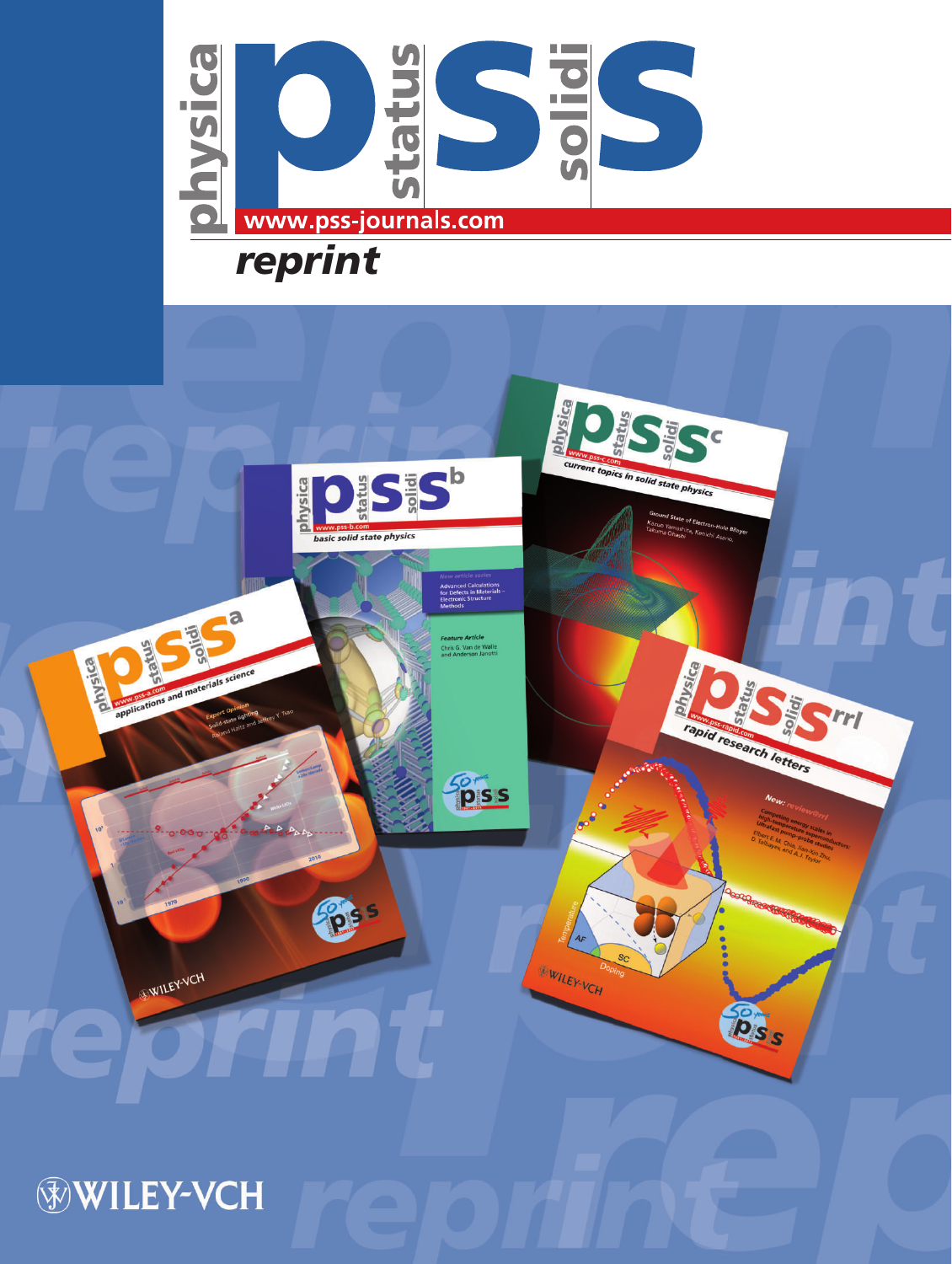

### Evaluation of an InAlN/AlN/GaN HEMT with Ta-based ohmic contacts and PECVD SiN passivation

### $A$ nna Malmros̯ $^{\cdot,1}$ , Piero Gamarra $^{\cdot\cdot,2}$ , Mattias Thorsell̯ $^1$ , Marie-Antoinette di Forte-Poisson $^2$ , **Cedric Lacam<sup>2</sup> , Maurice Tordjman<sup>2</sup> , Raphaël Aubry2 , Herbert Zirath1 , and Niklas Rorsman<sup>1</sup>**

<sup>1</sup> Chalmers University of Technology, Kemiv. 9, 41296 Göteborg, Sweden <sup>2</sup> 2.5 Lab/Theles Bessersh & Technology, Boyta de Negay, 01460 Mercay

3-5 Lab/Thales Research & Technology, Route de Nozay, 91460 Marcoussis, France

Received 10 July 2013, revised 20 August 2013, accepted 28 November 2013 Published online 22 January 2014

**Keywords** InAlN, HEMT, ohmic contact, Ta, passivation

-

\*\* Corresponding author: e-mail anna.malmros@chalmers.se, Phone: +46 (0)31 772 5049, Fax: +46 (0) 31 164513

\*\* e-mail piero.gamarra@3-5lab.fr, Phone: +33 1 30777 148, Fax: +33 1 30776786

An InAlN/AlN/GaN HEMT with Au-free Ta-based ohmic contacts and a high-quality PECVD SiN passivation is reported. The ohmic contacts were annealed at 550 °C, resulting in a contact resistance of 0.64 Ωmm. The gate length was 50 nm. The device performance and the process were evaluated by performing DC-, pulsed IV-, RF-, and load-pull measurements. It was observed that current slump was effectively mitigated by the pas-

**1 Introduction** The AlGaN/GaN HEMT has shown to be a very promising candidate for high output power and high frequency applications. One obstacle in this technology has been reliability, partly owing to the lattice mismatch between AlGaN and GaN. InAlN on the other hand can be grown lattice matched to GaN at an In content of about 17 %. Commonly a thin AlN exclusion layer is used at the InAlN/GaN interface to decrease scattering caused by interface roughness and alloy disorder, thereby increasing the mobility [1]. The strong spontaneous polarization in this material implies a larger amount of electrons in the channel for a given thickness, as compared to AlGaN/GaN heterostructures. Conversely, it can produce the same amount of electrons as a conventional AlGaN/GaN heterostructure, but with a thinner barrier layer. Hence the material is of interest for both high-power [2] and high frequency applications.

Ohmic contacts are an essential part of a microwave transistor. Apart from a low contact resistance a smooth surface morphology is important for the detection of alignment marks and scaling of the drain/source-gate dissivation layer. The DC channel current density increased by 71 % to 1170 mA/mm at the knee of the IV curve, and the transconductance increased from 382 to 477 mS/mm after passivation. At the same time the gate leakage increased, and the extrinsic  $f_{\text{max}}$  decreased from 207 to 140 GHz. Output powers of 4.1 and 3.5 W/mm were measured after passivation at 31 and 40 GHz, respectively.

© 2014 WILEY-VCH Verlag GmbH & Co. KGaA, Weinheim

tance. It has been demonstrated previously that Ta/Al/Ta metallization can produce low-resistive ohmic contacts to AlGaN/GaN when annealed at the comparatively very low temperature of 550  $\degree$ C [3]. In this study we show that also InAlN/AlN/GaN HEMTs may be fabricated with Ta-based ohmic contacts. This resulted in a low contact resistance and a very smooth surface morphology. The devices were downscaled laterally and vertically in order to promote high-frequency performance. Measurements including DC, pulsed IV, RF, and load-pull at 31 and 40 GHz were performed before and after deposition of the passivation layer.

**2 Fabrication** The InAlN/AlN/GaN heterostructure was grown by low pressure metal-organic chemical vapor deposition (MOCVD) on 3 inch SiC substrate using a close coupled multiwafer reactor. Trimethyl gallium (TMGa), trimethyl indium (TMIn), and trimethyl aluminium (TMAl) were used as group III precursors and ammonia (NH3) as group V precursor. The heterostructure consisted of a 100 nm high temperature AlN nucleation layer, a high resistive 1.6 µm GaN buffer layer followed by a 2 nm thick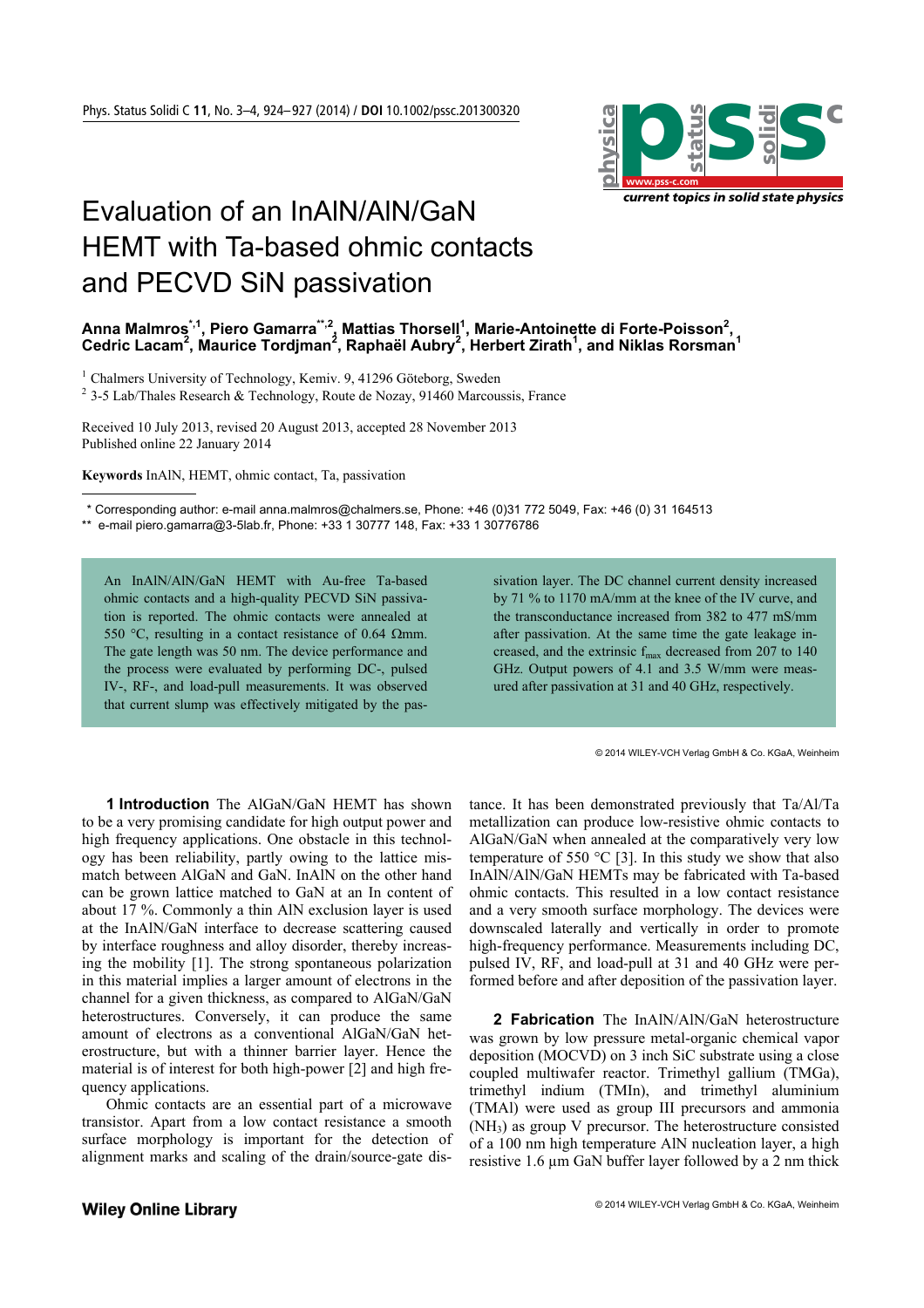AlN interlayer and a 6 nm undoped InAlN layer with In content of 18.8 %. At this In content, InAlN grown on GaN is nearly lattice matched. Details on the growth of nearly lattice matched InAlN/AlN/GaN HEMT structures may be found in [4].

Devices with a gate width of  $2 \times 50 \mu m$  and a gate length of 50 nm were processed. Processing started with the formation of mesas in a  $Cl<sub>2</sub>/Ar$  plasma. Ohmic contacts separated by 1 µm were defined by e-beam lithography (EBL). The contact metallization consisted of a Ta/Al/Ta stack which was annealed at 550  $\degree$ C in N<sub>2</sub> ambient. Ni/Au gates, defined with EBL using a ZEP520/UV5 resist stack [5], were centered in the drain-source opening. Definition of contact electrodes was done by optical lithography followed by deposition of Ti/Au. Finally a 250 nm thick SiN passivation layer was deposited at 340 °C by PECVD.

**3 Results and discussion** The contact resistance was  $0.64 \pm 0.03$  Ωmm as measured with the transmission line method (TLM). The contacts exhibited a very smooth surface morphology, Fig. 1.

IV characteristics improved considerably after passivation. The channel current density increased by 71% to 1170 mA/mm at  $(V_{gs}, V_{ds}) = (1, 2.4) V$ , Fig. 2. The maximum transconductance improved from 382 to 477 mS/mm, Fig. 3. These results were consistent with Hall measurement data, showing an increase in the sheet charge density from 1.4 to  $1.6 \times 10^{13}$  cm<sup>-2</sup>, while the mobility dropped from 1630 to 1590  $\text{cm}^2 \cdot \text{V}^{-1} \cdot \text{s}^{-1}$ . This resulted in an overall decrease in the sheet resistance from 270 to 239  $\Omega/\square$ . Despite the fairly thin barrier the device suffered from short channel effects, making it hard to pinch the device at high drain voltages and causing high output conductance. This phenomenon was enhanced after passivation, likely due to the increased number of electrons in the channel.



**Figure 1** SEM image taken prior to passivation shows a very smooth surface morphology.

The gate leakage increased by several orders of magnitude after passivation, Fig. 4, but was still reasonably low

for a GaN HEMT (<1 mA/mm). Noteworthy, the gate leakage prior to passivation was extremely low, especially considering that InAlN/AlN/GaN HEMTs are known to have problems with gate leakage. Many groups have therefore investigated MOS HEMTs as a method of suppressing gate leakage currents [6-9]. One plausible reason for the overall low gate leakage is a native oxide at the InAlN surface. The increased gate leakage after passivation may have been due to a conductive path at the InAlN/SiN interface. It is also possible that the low gate leakage prior to passivation was a result from filled surface states near the gate, depleting the channel and thereby increasing the tunneling distance. This effect would then have been mitigated by the passivation layer.



**Figure 2** I<sub>ds</sub> versus  $V_{ds}$  for  $V_{gs}$  ranging from -6 to 1 V with a step of 0.2 V.



**Figure 3** I<sub>ds</sub> and transconductance versus  $V_{gs}$  for  $V_{ds} = 3 V$ .

The presence of filled traps in the near-gate region for a negative gate bias was confirmed by pulsed IV results. The measurements were performed by applying different quiescent bias voltages ( $V_{gsq}$ ,  $V_{dsq}$ ) and thereafter pulsing to drain biases up to 9 V while the gate bias was kept cont-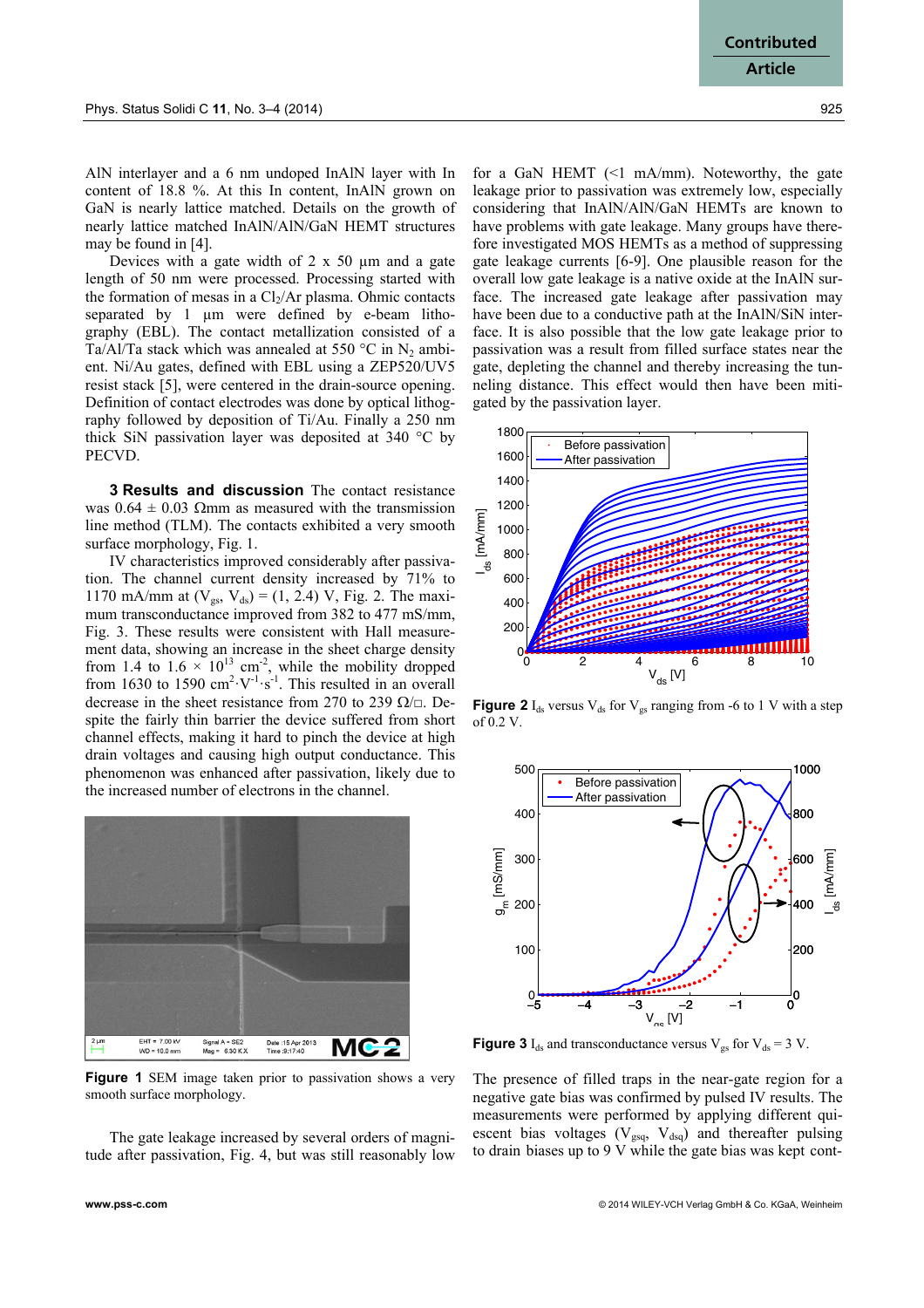

926 **A. Malmros et al.: Evaluation of an InAIN/AIN/GaN HEMT with Ta-based ohmic contacts** 



**Figure 4** Gate leakage characteristics at zero drain bias.

stant a 0 V. The pulses had a duration of 0.5  $\mu$ s and were separated by 1 ms. For the unpassivated sample a large discrepancy between the output currents I-10,10 (pulsed from  $(-10, 10)$  V) and  $I_{0,0}$  (pulsed from  $(0, 0)$  V) was observed, Fig. 5. This is an indication of lag effects, caused by trapped electrons at the surface and/or in the bulk. Both the on-resistance and the current in the saturated region were improved after passivation. This suggests that the majority of the electrons causing dispersive behaviour were trapped at the surface. The slump ratio, defined as  $I_{10,10}/ I_{0,0}$  pulsed at  $V_{ds}$  = 3 V improved from 12 % to 78 %.



**Figure 5** Pulsed IV characteristics at two different quiescent bias points.

RF measurements were performed in the 0.1 to 110 GHz range. Prior to passivation the extrinsic values of  $f<sub>T</sub>$  and  $f_{\text{max}}$  were 90 and 207 GHz, respectively, Fig. 6a. These values were obtained by extrapolation at -20 dB/decade.  $f_{\text{max}}$  decreased considerably after passivation to 140 GHz, whereas  $f_T$  remained unchanged, Fig. 6b. The drop in  $f_{\text{max}}$ was associated with the increase in output conductance after passivation.



**Figure 6** RF characteristics, a) before passivation and b) after passivation.

InAlN/AlN/GaN HEMTs have previously shown to deliver output powers up to 5.8 W/mm at 35 GHz [10]. In this study CW load-pull measurements were performed using a Maury system with tunable source- and load impedances. The output power was measured at 3dB gain compression, or at the maximum available input power if the 3 dB compression point was not reached. The maximum available input power was limited to 35 dBm minus the losses in the setup and reflections the inputs of the tuners.

At 31 GHz the passivated HEMT delivered a maximum output power of 4.1 W/mm and a drain efficiency of 27%, Fig. 7. The unpassivated HEMT delivered 1.7 W/mm and a drain efficiency of 19% at the same frequency. At 40 GHz the passivated and unpassivated HEMT exhibited output powers of 3.5 and 1.5 W/mm and drain efficiencies of 21 and 16%, respectively. The output power scaled with the drain bias in class A operation, Fig. 8.